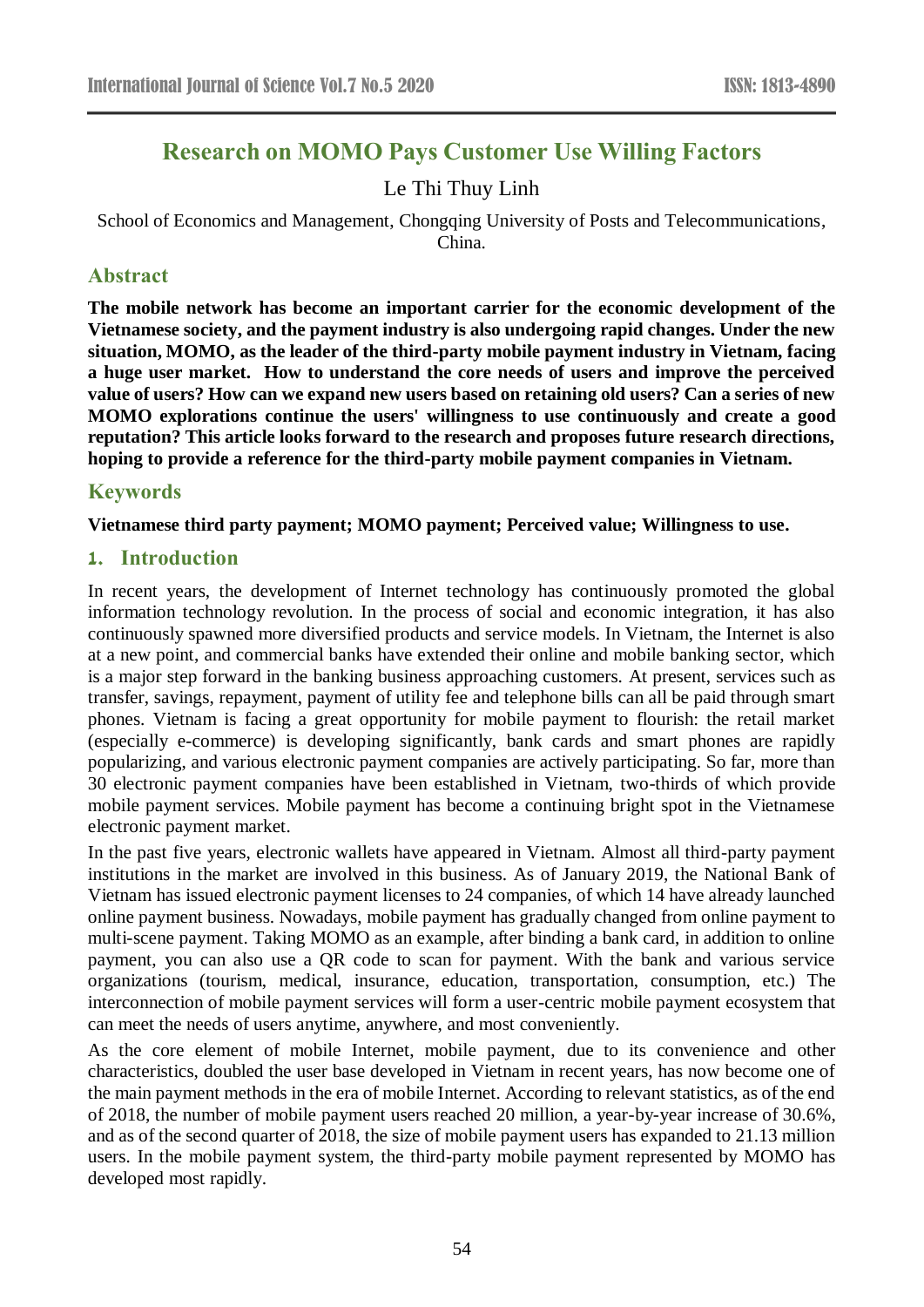This article takes MOMO payment as an example to explore the influencing factors of the positive behavior intention of third-party mobile payment users in Vietnam, expand the commercial value and market space of the third-party mobile payment in Vietnam, and provide possible marketing suggestions for the development of MOMO and related companies.

# **2. Theory related to third-party mobile payment**

#### **2.1 Connotation of third-party mobile payment**

Third-party mobile payment originated in the late 20th century. Mobile payment is the process of using mobile technology to process finance in the transaction process [Mobile payment depends on the network environment and wireless devices. Network environment and other facilities ensure the possibility of mobile payment.

There is no clear definition of third-party mobile payment today, but China has more research on it and is more advanced than Vietnam. Existing studies have concentrated on defining it as the mobile payment behavior of both parties using a third-party payment service provider, and the payment process needs to use NFC, mobile network and other forms

In contrast, the outstanding feature of available third-party mobile payments is the independence of the platform, that is, third-party mobile payments are based on third-party platforms that are independent of commercial banks and mobile communication operators [19], which is also a difference from traditional One of the main features of payment.

#### **2.2 Third-party mobile payment process model**

The third-party mobile payment platform is independent, but also acts as an intermediary: first, when a transaction occurs, the platform first presents the order information to the user. After the user pays, the platform feeds back the results to the bank, and the bank uses the platform to communicate the payment Success message. The platform then informs the seller of shipping and other transaction information. After the transaction is completed, the buyer confirms and the platform sends the funds to the seller

Secondly, third-party mobile payment can also help users to realize transactions offline, the process is similar to bank card swiping, but it can be completed based on a smart phone, saving payment time and entering the amount to complete the payment.

### **2.3 Development status of third-party mobile payment in Vietnam**

According to a recent meeting of the Vietnam Bank Card Association in 2017, ATM transactions are still mainly cash withdrawals, accounting for 86.81% of domestic card usage. However, over the years, the number of ATMs / ATMs has increased each year (from 60 billion VND in 2012 to 106 billion VND in 2016), which shows that the habit of using cash is still very popular.

According to a survey conducted by the Ministry of Electronic Commerce and Information Technology in 2015, Vietnam 's population in 2015 was 91.3 million, and the proportion of the population using the Internet was 45%, that is, the proportion of users participating in the Internet. Online shopping is 62% of the purchase value of online shoppers, estimated at US \$ 160, and B2C ecommerce sales are about US \$ 4.07 billion, an increase of 37% over the previous year. Approximately 2.8% of the total retail sales of consumer goods and services nationwide.

Most online shoppers still choose cash on delivery, and 91% of respondents said they use this method, followed by 48% using bank transfers. 20% of survey participants stated that they had used a payment card.

According to a 2015 survey by the Ministry of E-Commerce and Information Technology, 97% of enterprises accept payment by bank transfer and 16% accept payment by payment card.

Currently, e-commerce websites can meet customers' online and offline payment needs. The two most commonly used forms are direct company payments (87% of e-commerce sites accept) and transfer payments (77% of sites accept). 64% of the websites accept cash on delivery (COD). 25% of websites use credit cards, debit cards, e-wallets, and SMS to make online payments.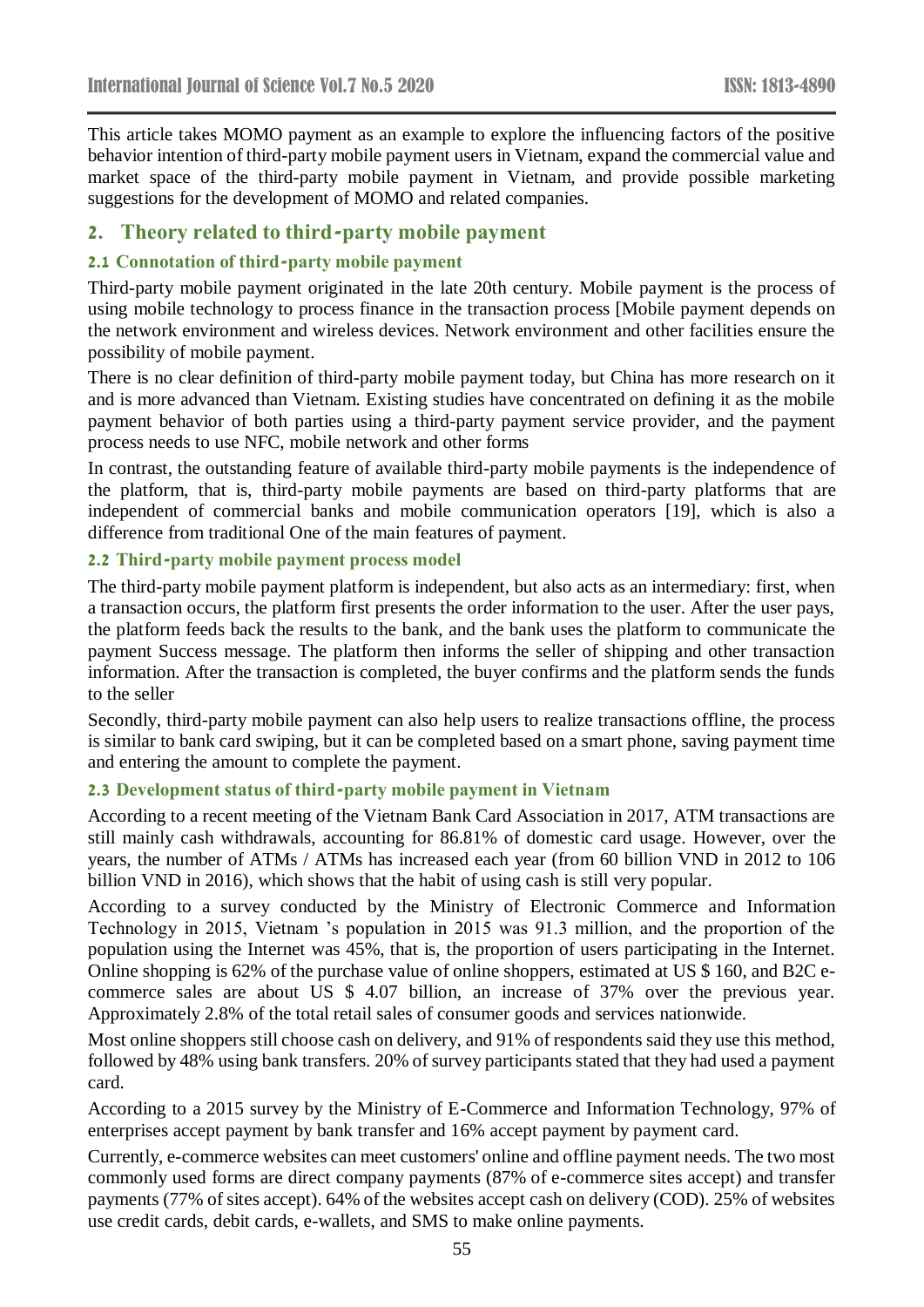For websites with integrated payment solutions, the most popular intermediate payment service providers selected by enterprises are Bao Kim (40%), Ngan Luong (20%), One Pay (10%), and BankNetVN (5%). 4% of websites choose Paypal international e-wallet tool.

According to the survey results, 31% of e-commerce sites are facing difficulties due to human resources failing to meet the requirements of e-commerce development, and 25% of the sites assess customers' mistrust or worry about product quality. Online payment interferes with the safety of business operations, and 22% of websites said that the cost of delivering services is still high. In addition, unfair competition among enterprises also makes 20% of the websites face difficulties. Other obstacles, such as the customer 's focus on the disclosure, purchase and sale of personal information; the inability to guarantee network security; the difficulty of integrating electronic payments reduces the obstacles, affecting approximately 10-17% of e-commerce sites.

Of the 38% of respondents who did not participate in online shopping, when asked why they did not shop online, 50% said they did not trust the seller, while 37% thought it was better and more convenient to shop in a convenience store Cheaper, 26% do not have a credit card or online payment card, and 25% are afraid of revealing personal information.

# **3. Model building ideas**

(1) The overall framework of the model. This article takes MOMO payment, a third-party mobile payment in Vietnam, as the research object, and explores the influencing factors of experience users' willingness to use from the perspective of perceived value. The model framework of this paper mainly draws on the VAM theory, potency theory, TAM theory proposed by Kim (2007) and the model proposed by Tri Widianti (2015) above. VAM theory points out that the user's perceived value is the result of the trade-off between the perceived gain and loss, and it directly affects the user's subsequent behavior intention. The theory of valence points out that the positive and negative valences of the goods or services perceived by users affect their behavioral intentions. The author synthesized based on two theories and combined with the research model of Tri Widianti (2015), constructed a rough framework of influencing factors model of third-party mobile payment user behavior intention based on perceived value. Among them, the author replaces perceived gain and positive valence with perceived gain, and perceived loss and negative valence with perceived loss. Ye Yun (2012) and Fan Dingfang (2015) studied the influencing factors of mobile payment user behavior intention based on VAM theory, and verified the impact of perceived gain and perceived loss on perceived value. Yang Shuiqing (2012) verified the impact of positive and negative valence on users' initial adoption of mobile payment services.

(2) Dimensional division of perceived gains and losses. According to the previous literature, the author finds that most domestic and foreign scholars measure perceived cost and perceived risk in two dimensions, such as Sweeney et al. (1999) and Dong Shengquan (2010). In this article, we will follow previous research and divide the perceived loss of third-party mobile payment into two dimensions: perceived cost and perceived risk.

(3) Dimensional division of perceived gains. Because of the difference between the object of inquiry and the time and space of inquiry, a variety of criteria have emerged for the division of the perceived benefit dimension. However, according to the literature on mobile payment, perceived usefulness, perceived convenience, and perceived ease of use are commonly used variables, such as Chen Lingling (2013) and Chen Qiquan (2015). This article will continue to use perceived ease of use and convenience as a measure of perceived gain. With the development trend of socialization and financialization of third-party mobile payment software such as MOMO payment, it seems that enterprises cannot rely on a payment function alone to retain customers. Chen Qiquan (2015) introduced the perceived preferentiality variable, arguing that the benefits people perceive as a result of using the service affect their willingness to use. Duan Lei (2015) researched that users using Internet financial products provided by enterprises can increase their financial income, thereby improving their perceived usefulness and perceived value of product services. Zhao Dandan (2015)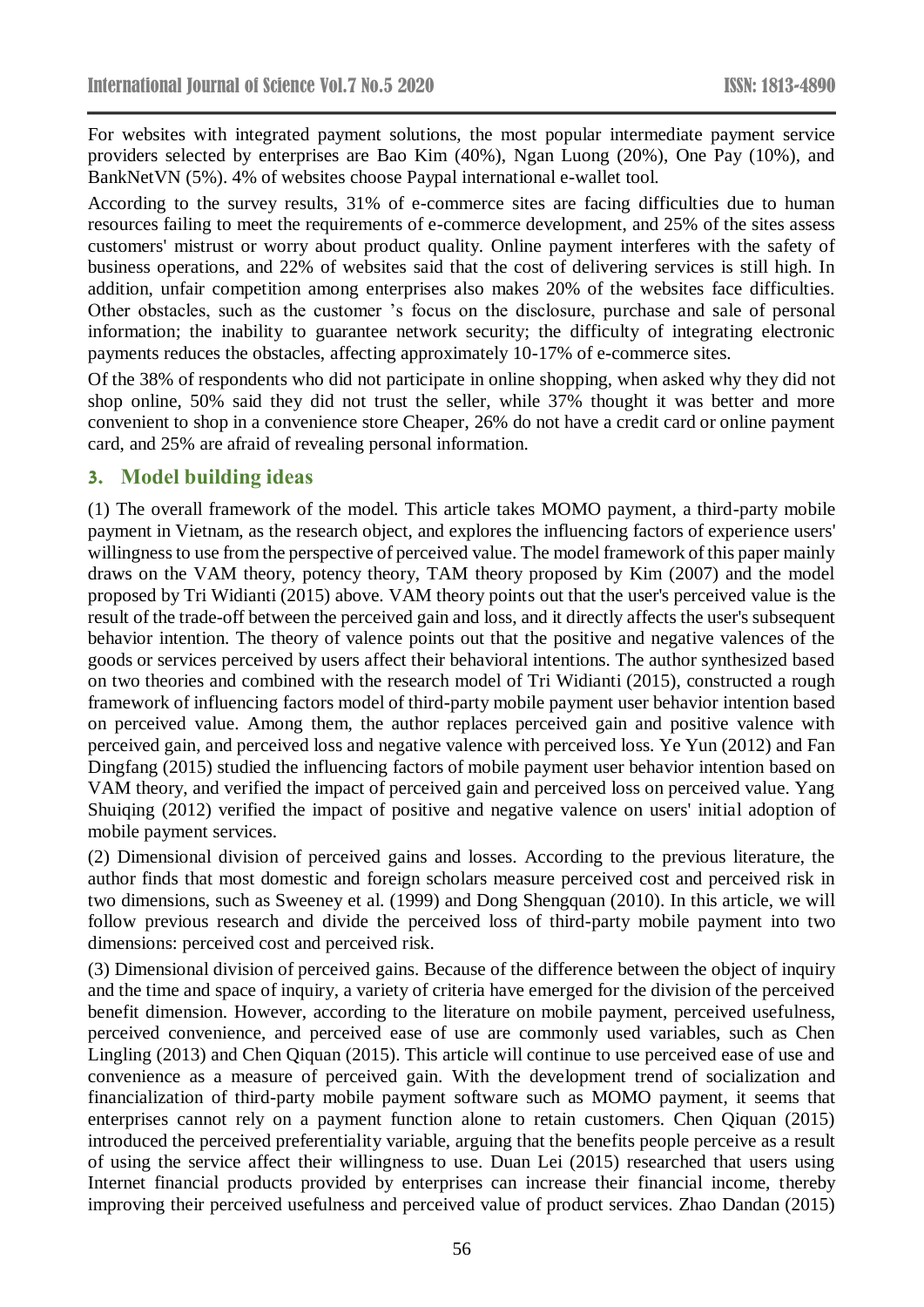found that online interactions are positively affecting users' perceived value and willingness to switch channels. At this stage, MOMO payment has both financial and social attributes. Therefore, based on the new feature attributes of third-party mobile payment-MOMO payment, this paper introduces two variables of perceived profitability and perceived interactivity to discuss their impact on perceived value and behavioral intention. Among them, the perceived profitability includes the user's cost savings and financial benefits from financial management, and the perceived interactivity is the timely communication service provided by the software that the user perceives when using the thirdparty mobile payment process. At the same time, functions such as red envelopes paid by MOMO also bring joy to users, highlighting its entertainment attributes. This article will introduce perceived coolness, which is a deepening variable of the user's perceived entertainment level in VAM. So far, the author combines Ye Yun (2012), Chen Qiquan (2015) and other related investigations to divide the specific dimensions of perceived gain into perceived ease of use, perceived convenience, perceived profitability, perceived interactivity, and perceived smoothness.

The author believes that perceived convenience, perceived smoothness, and perceived profitability are all manifestations of MOMO payment usefulness, so the perceived usefulness variables in the TAM and VAM models are subdivided into specific degrees, and the perceived usefulness variable is no longer introduced.

(4) Measurement of willingness to use. Mainly refers to the degree of user's subjective tendency to use third-party mobile payment. During the design of the measurement scale, it mainly refers to the scales of scholars such as Fishbein & Ajzen (1975) and Xu Chunyan (2014), and combines the development of third-party mobile payment The status quo has been modified appropriately.

(5) Adjusted variable-use experience. Previous studies have found that users' behavioral intentions are not only affected by personal subjective perception factors such as perceived value, but also by other types of factors such as use experience. For example, even if the value perceived by the user is high, due to insufficient use experience, there are obstacles to specific operations, etc., which will affect their willingness to use. Zhang Sujie (2013) took the large supermarket in Kunming as an example to explore the formation mechanism of customer loyalty. The conclusion of the article shows that the relationship between customer perceived value and their loyalty is adjusted by their experience. Mark Ligas (2012) takes the retail industry as a research object and points out that the shopper experience plays a moderating role in the relationship between perceived commodity value and premium payment. Ilias O. Pappas (2014) takes online shopping as a research theme and believes that users' online shopping experience plays a moderating role between the relationship between customer satisfaction and willingness to repurchase. At the same time, TAM theory and UTAUT theory have verified the adjustment effect of experience in the model.

# **4. Research conclusions and development recommendations**

Through theoretical model analysis and literature review, based on the VAM model and potency theory, this paper establishes a conceptual model and research hypothesis from the perspective of perceived value. On the one hand, this paper divides the driving factors of perceived value into two parts: perceived gain and perceived loss. On the other hand, this article assumes that the user's experience of use plays a moderating role in the relationship between perceived value and willingness to use. Based on literature reading, this paper selects mature scales at home and abroad to form a formal questionnaire by soliciting expert opinions, questionnaire pre-tests and small sample tests. The survey obtained a valid questionnaire from 316 students in Vietnam. Based on the reliability and validity of the measurement tools, the structural equation model is used to test the hypothesis.

The main findings of the study are: (1) All dimensions of perceived gains (usefulness, ease of use, discounts, and convenience) have a positive effect on willingness to use. Security risk in perceived loss negatively affects willingness to use, and privacy risks have no significant effect on willingness to use; (2) Perceived value plays an intermediary role; (3) Use experience mediates between the impact of perceived value and will.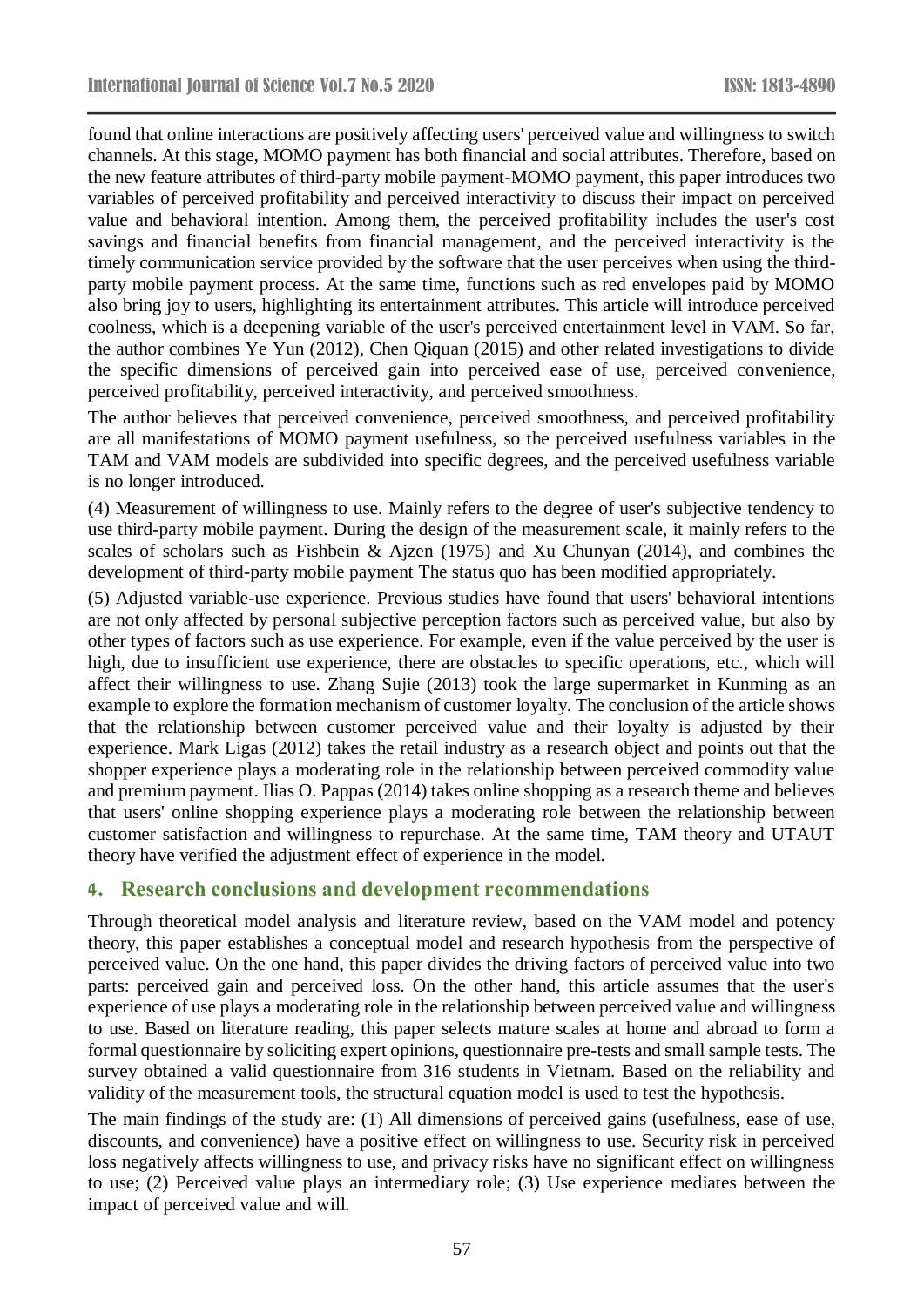Through the analysis of the research results, we believe that Vietnamese third-party mobile payment needs to be improved and improved from the following four aspects to enhance consumer loyalty: improve product services and functions, enhance user perceived value; enhance system security protection, reduce user perception Risk; establish an incentive mechanism to guide users to promote and recommend; based on user characteristics, implement differentiated and precise marketing

#### **4.1 Marketing inspiration and countermeasures**

#### **4.1.1 Improve product services and functions, and enhance users' perceived value**

First, the perceived ease of use of MOMO payment users has a positive impact on perceived value and users' willingness to use. MOMO payment can further simplify the payment process on the existing basis, improve the simpler and safer payment functions such as QR code scanning payment, fingerprint payment, facial recognition payment, voice payment, and provide near-field payment on mobile phones with NFC function. It can further simplify the registration process, enhance its payment guidance function, and facilitate the use of new users.

Second, the perceived usefulness of MOMO payment users has a positive impact on perceived value and users' willingness to use. If the user feels easy to operate while using the information system, it will enhance its usefulness of perception, thereby enhancing the perceived profit. The next step can be to further optimize the use of the system to help Vietnamese residents use MOMO payments more effectively.

Again, from the above empirical analysis, the factor that has a greater impact on the perceived value and willingness of users of MOMO payment is perceived convenience. MOMO payment should continue to expand and enrich online and offline usage scenarios. Online cooperation with other platforms to provide payment channels for other platforms; offline development cooperation with major supermarkets, hospitals, schools, hotels, travel and other institutions. Allow users to break through time and space restrictions in a larger range and to a greater extent, and realize payment anytime, anywhere.

Finally, perceived discounts are the biggest factor that significantly affects users 'perceived value and willingness to use. With the development of mobile Internet, Internet finance is also developing at the fingertips. Third-party mobile payment companies such as MOMO payment must continue to develop new financial management products on the existing basis to provide diversified financial management channels for users' idle funds to achieve The appreciation of user funds improves the user's perceived preferences, which in turn affects the user's perceived value and willingness to use. **4.1.2 Enhance system security protection and reduce users' perceived risks**

Based on the analysis above, security risks have a significant negative impact on users' perceived value and willingness to use. In terms of reality, users do have many risks in the process of using third-party mobile payment, including external fraud caused by external reasons, Trojan horse virus, etc., internal transfer errors caused by themselves. For such problems, the third-party mobile payment companies represented by MOMO payment must first improve the internal software system to enhance the security and reliability of the software, such as setting the software's own virus protection function, multiple verification functions of the payment process, and fingerprint payment Functions etc. For abnormal logins such as off-site or abnormal transactions, third-party mobile payment software companies should inform users in a timely manner through effective methods.

Second, through popularization, strengthening user risk prevention awareness and safety education, we must resolutely put an end to the recurrence of the "Xu Yuyu incident". You can enhance the user's security awareness through the user software interface and push messages, and introduce the possible risks and processing methods during the use of the software.

Furthermore, it is necessary to establish a strict online and offline cooperative enterprise access mechanism. Third-party enterprises must undergo a rigorous review to enter the mobile Alipay promotion interface, and carry out a credit rating assessment during the cooperation period. The software needs to be set up to automatically shield "shops" where there may be risks offline. For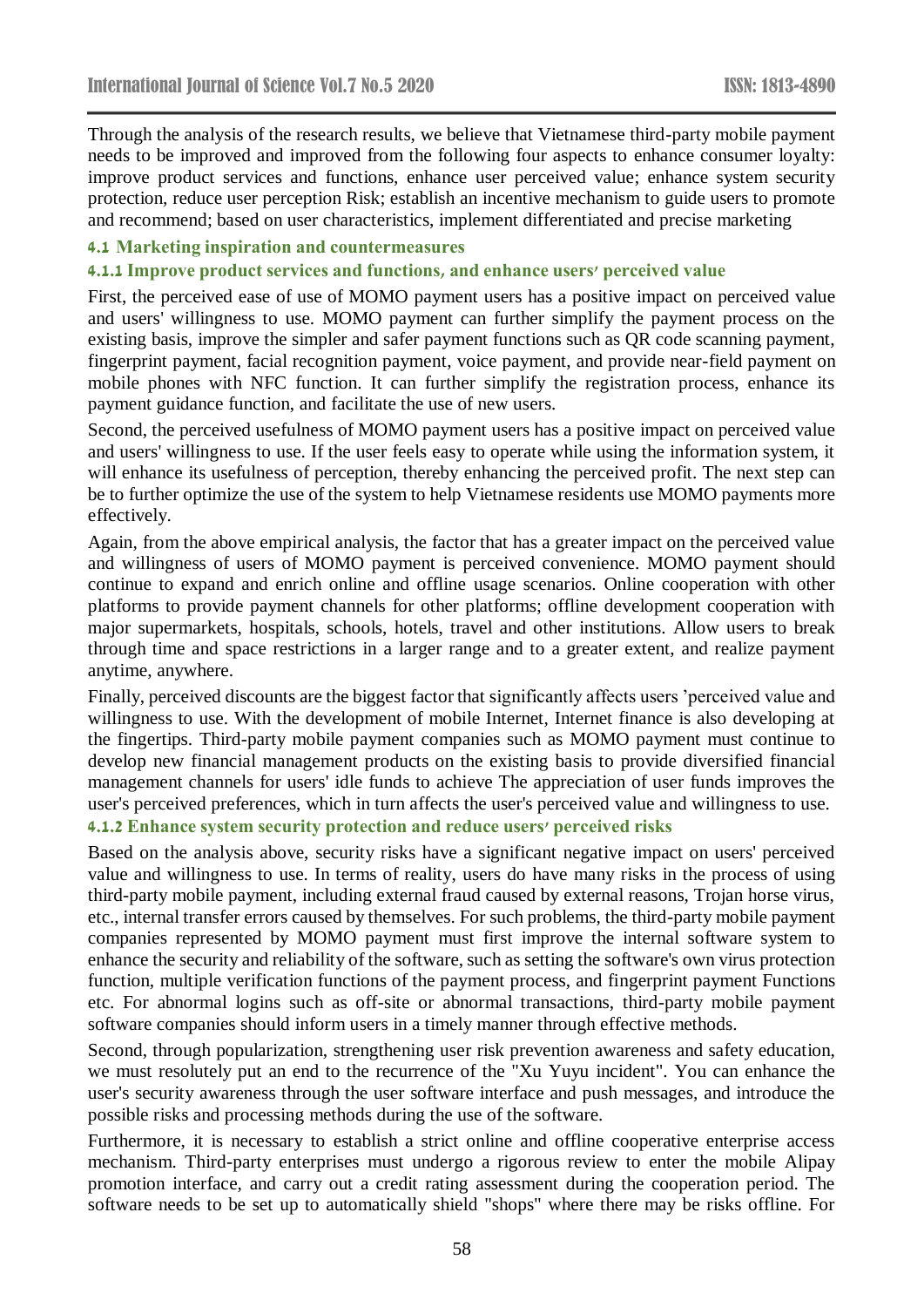enterprise users or individual users, real-name authentication is required when applying for registration.

Finally, third-party mobile payment companies can establish a risk compensation mechanism to decentralize users and assume part of the risk. The enterprise shall compensate for the losses caused by users in the process of using third-party mobile payment software. Or the company provides a small amount of insurance business. When financial loss or privacy leakage occurs, both the user and the enterprise can settle claims in accordance with the insurance contract. After multi-faceted security risk protection, to a certain extent, it can reduce the actual risk and the user's psychological perception risk, thereby enhancing the user's perceived value and the intention of continuous use and word-ofmouth recommendation. For third-party mobile payment companies, they can better improve service levels and promote their products.

#### **4.2 Research limitations**

In the past research and related or similar research topics, this paper has made further research based on the changes of the times and the update and development of software. Even so, this paper still has many research limitations, as follows:

(1) This study allows each respondent to start answering questions after reading a brief introduction to the situation. In addition, the method of distributing questionnaires online is not enough to control the respondents to make real choices. To this end, follow-up studies may consider using experimental research methods to reduce the impact of these human factors.

(2) The main body of the research in this article is the user who has some experience in the use. However, the research on the initial use intention of potential users who have not used or contacted this article has not been covered in this article.

(3) This study takes MOMO payment as an example to study third-party mobile payment, but the development characteristics of each third-party mobile payment are not completely consistent. Therefore, the research conclusions and marketing revelations and countermeasures of this article are not instructive to all third-party mobile payment companies, and the universality of the research needs to be further enhanced. However, although other third-party payment software is not available for mobile Alipay's social and financial management functions, Alipay can be used as a benchmark for related exploration and innovation.

(4) The samples used in exploratory and confirmatory factor analysis in this study were selected based on the principle of convenient sampling, and the generality may be insufficient. Therefore, the followup research should increase the number of samples and improve the representativeness of the sample. Large samples can be collected nationwide, and the subjects should not be limited to students, and should be extended to consumers of all educational levels.

# **References**

- [1] Chen Yuanzhi, Chen Jing. Research on Business Model of Mobile Payment Industry [J]. CLEC, 2012(8): 99.
- [2] Nghị định, Sửa đổi. Bổ sung một số điều của Nghị định số của Chính phủ về Thanh toán không dùng tiền mặt ban hành ngày[J]. Học viện Ngân hàng, 2019, 1(12): 23-27.
- [3] Gu Haifeng, Yang Lixiang. Research on China's Third-Party Mobile Payment Risk Evaluation under Internet Finance—Model construction and empirical analysis [J]. Social Sciences Review, 2017(5): 1-21.
- [4] Đề Tài. Hình thức Thanh toán không dùng tiền mặt ở Việt Nam[J]. Thực Trạng Và, 2020, 1(4): 24-26.
- [5] Nghị Dịnh. Chính phủ về Thanh toán không dùng tiền mặt[J]. Chính Phủ Diện Tử Dược Thủ, 2015, 12(1): 14-15.
- [6] Thông tư số. Thống đốc ngân hàng nhà nước hướng dẫn về dịch vụ trung gian thanh toán[J]. Thông NHNN Ngân, 2019,1(2):28-34.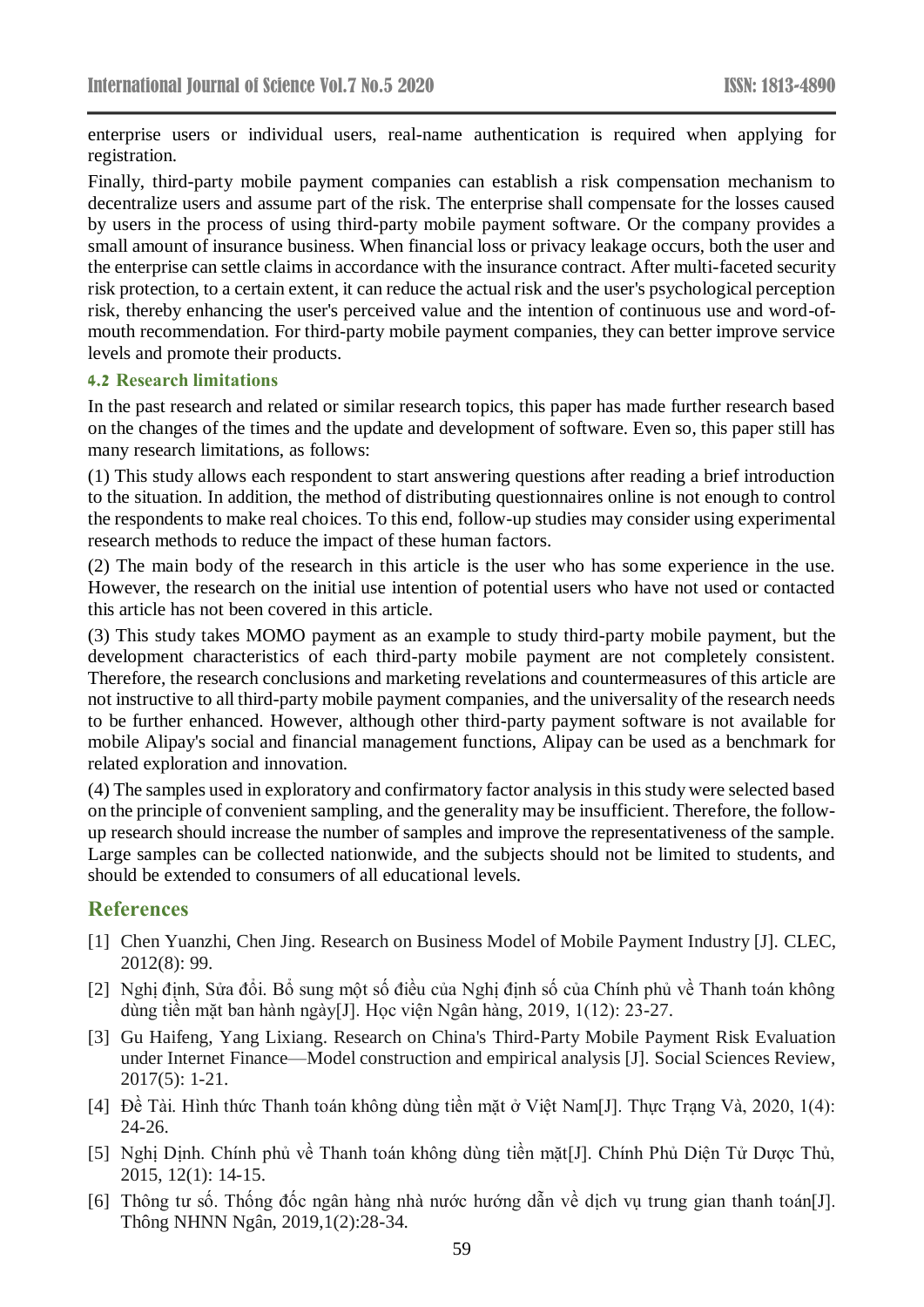- [7] Nghị định. Chính phủ về Thanh toán không dùng tiền mặt[J]. Học viện Ngân hàng, 2019, 4(2): 57-52.
- [8] Thông ngày. Thống đốc NHNN hướng dẫn về dịch vụ trung gian thanh toán. [J].Tài Liệu Diễn 2017,6(3):12-18.
- [9] Lê Ngọc Đức. Khảo sat một số yếu tố tác động đến xu hướng sự dụng thanh toán điện tử. Luận văn Thạc Sĩ – Quản Trị Kinh Doanh, Đại học Bách Kho[J]. Hồ Chí Minh, 2016 (5):54-67.
- [10]Hoàng Quốc Cường. Nghiên cứu các yếu tố ảnh hưởng đến ý định sử dụng dịch vụ mua hàng điện-điện tử qua mạng, Luận văn Thạc sĩ-Quản trị kinh doanh, Đại học Bách Khoa TP[J]. Hồ Chí Minh, 2010, (3): 45-56.
- [11]Nguyễn Thanh Hùng. Các yếu tố tổ chức ảnh hưởng đến sẵn sàng và thực hiện thương mại điện tử của doanh nghiệp[J]. Luận Văn Tiến Sĩ, 2015, (3): 34-43.
- [12]Nguyễn Thị Ngọc Giàu. Các nhân tố ảnh hưởng đến quyết định mua hàng điện trực tuyến tại thành phố Hồ Chí Minh [J]. Đại Học Quốc Tế Hồng Bàng, 2016(4):45-60.
- [13]Trần Thị Trúc Linh. Các nhân tố ảnh hưởng đến quyết định mua cà phê ngoại của người tiêu dùng tại thành phố [J]. Hồ Chí Minh–Đại học Quốc tế Hồng Bàng, 2016(2):34-59.
- [14]Vu Van Diep. Thực trạng thanh toán điện tử ở Việt Nam và một số kiến nghị [J]. Chính Phủ Diện Tử Dược Thủ, 2018,10(3):34-41.
- [15]Yu Jieying. Development Status, Problems and Countermeasures of Alipay Online Payment [J]. Northern Economy and Trade, 2015(11): 169-171.
- [16]Wang Xuanfei, Wu Yingliang, Xiao Jiong'en. Research on Optimization of Mobile Payment Business Model Based on Cooperative Game [J]. System Engineering Theory&Practice, 2016, 36(9): 2268-2275.
- [17]Zhang Daosheng, Xie Qiankun. Research on the Development Status of the Third-Party Payment Platform—Alipay [J]. Journal of Jiaozuo University, 2016, 30(1): 69-72.
- [18] Yang Yongqing, Lu Yaobin, Cao Yuzhi. Research on Mobile Payment Service Initial Adoption Model and Solid Evidence [J]. Journal of Management, 2012, 9(9): 1365-1372.
- [19]Lu Fuxing. Diversification Development Strategy of Mobile Payment and Third-Party Payment Market Business [J]. Special Zone Economy, 2014(1): 87-88.
- [20]Yaobin Lu, Shuiqing Yang, Patrick Y K. Dynamics between the trust transfer process and intention to use mobile payment services: A cross-environment perspective[J]. Information & Management, 2016, 48(8): 393-403.
- [21]Antonio Ghezzi, Filippo Renga, Raffaello Balocco. Mobile payment applications: offer state of the art in the Italian market[J]. Info, 2010, 12(5):3-22.
- [22]Wang Qiang, Fei Xiaosong, Shao Shuai, Guo Xu'an. Research on the Development status and Influencing Factors of Mobile Payment [J]. 金融纵横, 2018, (11): 53-59.
- [23]Chanchai Phonthanukitithaworn, Carmine Sellitto, Michelle. An investigation of mobile payment (m-payment) services in Thailand[J]. Asia-Pacific Journal of Business Administration, 2016, 8(1):37-54.
- [24]Ajzen I. The theory of planned behavior[J]. Organizational Behavior and Human Decision Processes, 1991, 50 (2):179-211.
- [25]JC Sweeney, GN Soutar. Consumer perceived value: the development of a multiple item scale [J]. Journal of Retailing, 2001, 77(2):203-220.
- [26]Lei-da Chen. A model of consumer acceptance of mobile payment[J]. International Journal of Mobile Communications, 2008, 6(1):32-52.
- [27]Anderson E, Srinivasan S. E-satisfaction and e-loyalty: a contingency framework [J]. Psychology and Marketing, 2003, 20(2):123-138.